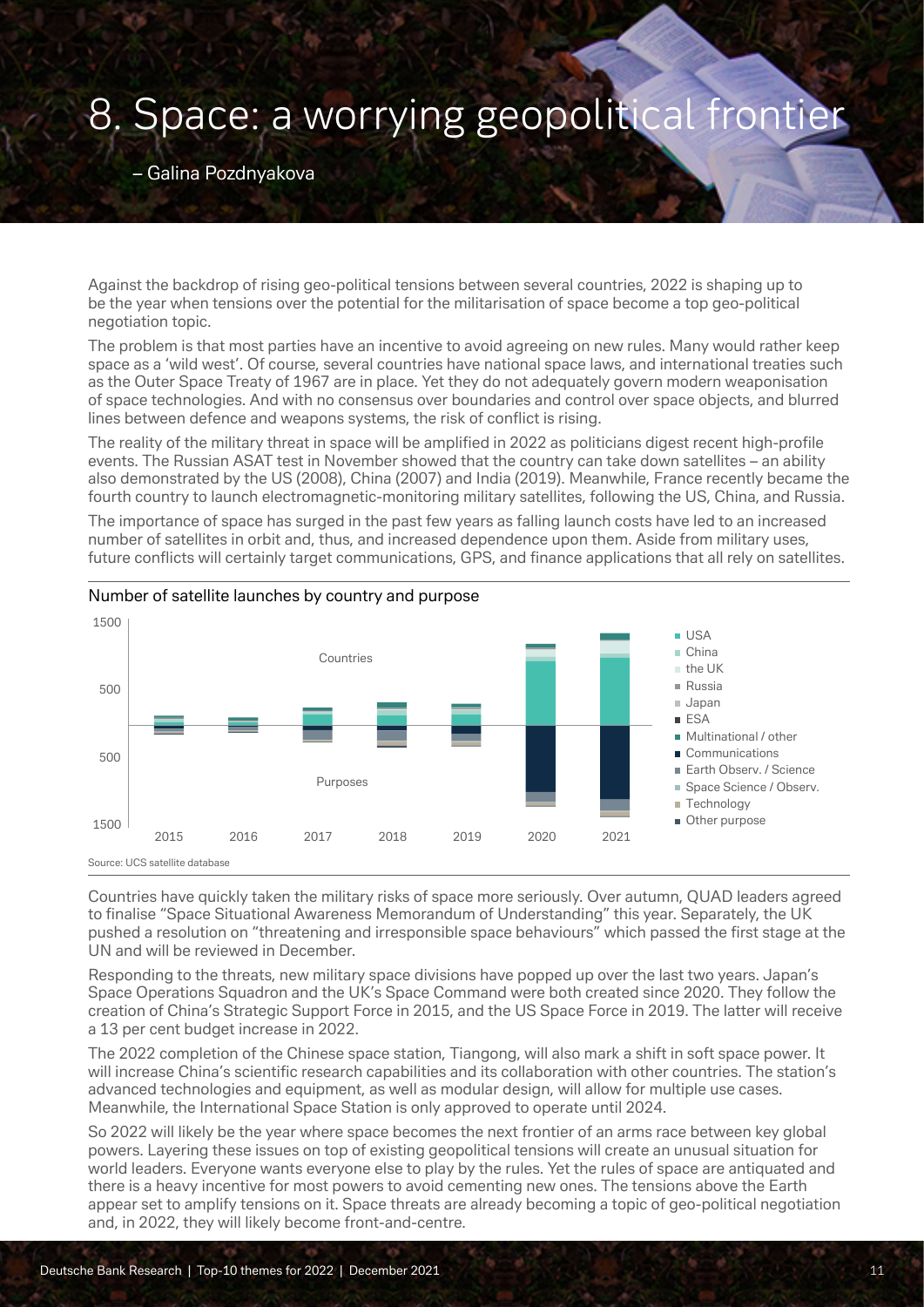## Additional Information

The information and opinions in this report were prepared by Deutsche Bank AG or one of its affiliates (collectively 'Deutsche Bank'). Though the information herein is believed to be reliable and has been obtained from public sources believed to be reliable, Deutsche Bank makes no representation as to its accuracy or completeness. Hyperlinks to third-party websites in this report are provided for reader convenience only. Deutsche Bank neither endorses the content nor is responsible for the accuracy or security controls of those websites.

If you use the services of Deutsche Bank in connection with a purchase or sale of a security that is discussed in this report, or is included or discussed in another communication (oral or written) from a Deutsche Bank analyst, Deutsche Bank may act as principal for its own account or as agent for another person.

Deutsche Bank may consider this report in deciding to trade as principal. It may also engage in transactions, for its own account or with customers, in a manner inconsistent with the views taken in this research report. Others within Deutsche Bank, including strategists, sales staff and other analysts, may take views that are inconsistent with those taken in this research report. Deutsche Bank issues a variety of research products, including fundamental analysis, equity-linked analysis, quantitative analysis and trade ideas. Recommendations contained in one type of communication may differ from recommendations contained in others, whether as a result of differing time horizons, methodologies, perspectives or otherwise. Deutsche Bank and/or its affiliates may also be holding debt or equity securities of the issuers it writes on. Analysts are paid in part based on the profitability of Deutsche Bank AG and its affiliates, which includes investment banking, trading and principal trading revenues.

Opinions, estimates and projections constitute the current judgment of the author as of the date of this report. They do not necessarily reflect the opinions of Deutsche Bank and are subject to change without notice. Deutsche Bank provides liquidity for buyers and sellers of securities issued by the companies it covers. Deutsche Bank research analysts sometimes have shorter-term trade ideas that may be inconsistent with Deutsche Bank's existing longer-term ratings. Some trade ideas for equities are listed as Catalyst Calls on the Research Website (https://research.db.com/Research/) , and can be found on the general coverage list and also on the covered company's page. A Catalyst Call represents a high-conviction belief by an analyst that a stock will outperform or underperform the market and/or a specified sector over a time frame of no less than two weeks and no more than three months. In addition to Catalyst Calls, analysts may occasionally discuss with our clients, and with Deutsche Bank salespersons and traders, trading strategies or ideas that reference catalysts or events that may have a near- term or medium-term impact on the market price of the securities discussed in this report, which impact may be directionally counter to the analysts' current 12-month view of total return or investment return as described herein. Deutsche Bank has no obligation to update, modify or amend this report or to otherwise notify a recipient thereof if an opinion, forecast or estimate changes or becomes inaccurate. Coverage and the frequency of changes in market conditions and in both general and company-specific economic prospects make it difficult to update research at defined intervals. Updates are at the sole discretion of the coverage analyst or of the Research Department Management, and the majority of reports are published at irregular intervals. This report is provided for informational purposes only and does not take into account the particular investment objectives, financial situations, or needs of individual clients. It is not an offer or a solicitation of an offer to buy or sell any financial instruments or to participate in any particular trading strategy. Target prices are inherently imprecise and a product of the analyst's judgment. The financial instruments discussed in this report may not be suitable for all investors, and investors must make their own informed investment decisions. Prices and availability of financial instruments are subject to change without notice, and investment transactions can lead to losses as a result of price fluctuations and other factors. If a financial instrument is denominated in a currency other than an investor's currency, a change in exchange rates may adversely affect the investment. Past performance is not necessarily indicative of future results. Performance calculations exclude transaction costs, unless otherwise indicated. Unless otherwise indicated, prices are current as of the end of the previous trading session and are sourced from local exchanges via Reuters, Bloomberg and other vendors. Data is also sourced from Deutsche Bank, subject companies, and other parties.

The Deutsche Bank Research Department is independent of other business divisions of the Bank. Details regarding our organizational arrangements and information barriers we have to prevent and avoid conflicts of interest with respect to our research are available on our website (https://research.db.com/ Research/) under Disclaimer.

Macroeconomic fluctuations often account for most of the risks associated with exposures to instruments that promise to pay fixed or variable interest rates. For an investor who is long fixed-rate instruments (thus receiving these cash flows), increases in interest rates naturally lift the discount factors applied to the expected cash flows and thus cause a loss. The longer the maturity of a certain cash flow and the higher the move in the discount factor, the higher will be the loss. Upside surprises in inflation, fiscal funding needs, and FX depreciation rates are among the most common adverse macroeconomic shocks to receivers. But counterparty exposure, issuer creditworthiness, client segmentation, regulation (including changes in assets holding limits for different types of investors), changes in tax policies, currency convertibility (which may constrain currency conversion, repatriation of profits and/or liquidation of positions), and settlement issues related to local clearing houses are also important risk factors. The sensitivity of fixed-income instruments to macroeconomic shocks may be mitigated by indexing the contracted cash flows to inflation, to FX depreciation, or to specified interest rates – these are common in emerging markets. The index fixings may – by construction – lag or mis-measure the actual move in the underlying variables they are intended to track. The choice of the proper fixing (or metric) is particularly important in swaps markets, where floating coupon rates (i.e., coupons indexed to a typically short-dated interest rate reference index) are exchanged for fixed coupons. Funding in a currency that differs from the currency in which coupons are denominated carries FX risk. Options on swaps (swaptions) the risks typical to options in addition to the risks related to rates movements.

Derivative transactions involve numerous risks including market, counterparty default and illiquidity risk. The appropriateness of these products for use by investors depends on the investors' own circumstances, including their tax position, their regulatory environment and the nature of their other assets and liabilities; as such, investors should take expert legal and financial advice before entering into any transaction similar to or inspired by the contents of this publication. The risk of loss in futures trading and options, foreign or domestic, can be substantial. As a result of the high degree of leverage obtainable in futures and options trading, losses may be incurred that are greater than the amount of funds initially deposited – up to theoretically unlimited losses. Trading in options involves risk and is not suitable for all investors. Prior to buying or selling an option, investors must review the 'Characteristics and Risks of Standardized Options", at http://www.optionsclearing.com/ about/publications/character-risks.jsp. If you are unable to access the website, please contact your Deutsche Bank representative for a copy of this important document.

Participants in foreign exchange transactions may incur risks arising from several factors, including the following: (i) exchange rates can be volatile and are subject to large fluctuations; (ii) the value of currencies may be affected by numerous market factors, including world and national economic, political and regulatory events, events in equity and debt markets and changes in interest rates; and (iii) currencies may be subject to devaluation or governmentimposed exchange controls, which could affect the value of the currency. Investors in securities such as ADRs, whose values are affected by the currency of an underlying security, effectively assume currency risk.

Unless governing law provides otherwise, all transactions should be executed through the Deutsche Bank entity in the investor's home jurisdiction. Aside from within this report, important conflict disclosures can also be found at https:// research.db.com/Research/ on each company's research page. Investors are strongly encouraged to review this information before investing.

Deutsche Bank (which includes Deutsche Bank AG, its branches and affiliated companies) is not acting as a financial adviser, consultant or fiduciary to you or any of your agents (collectively, "You" or "Your") with respect to any information provided in this report. Deutsche Bank does not provide investment, legal, tax or accounting advice, Deutsche Bank is not acting as your impartial adviser, and does not express any opinion or recommendation whatsoever as to any strategies, products or any other information presented in the materials. Information contained herein is being provided solely on the basis that the recipient will make an independent assessment of the merits of any investment decision, and it does not constitute a recommendation of, or express an opinion on, any product or service or any trading strategy.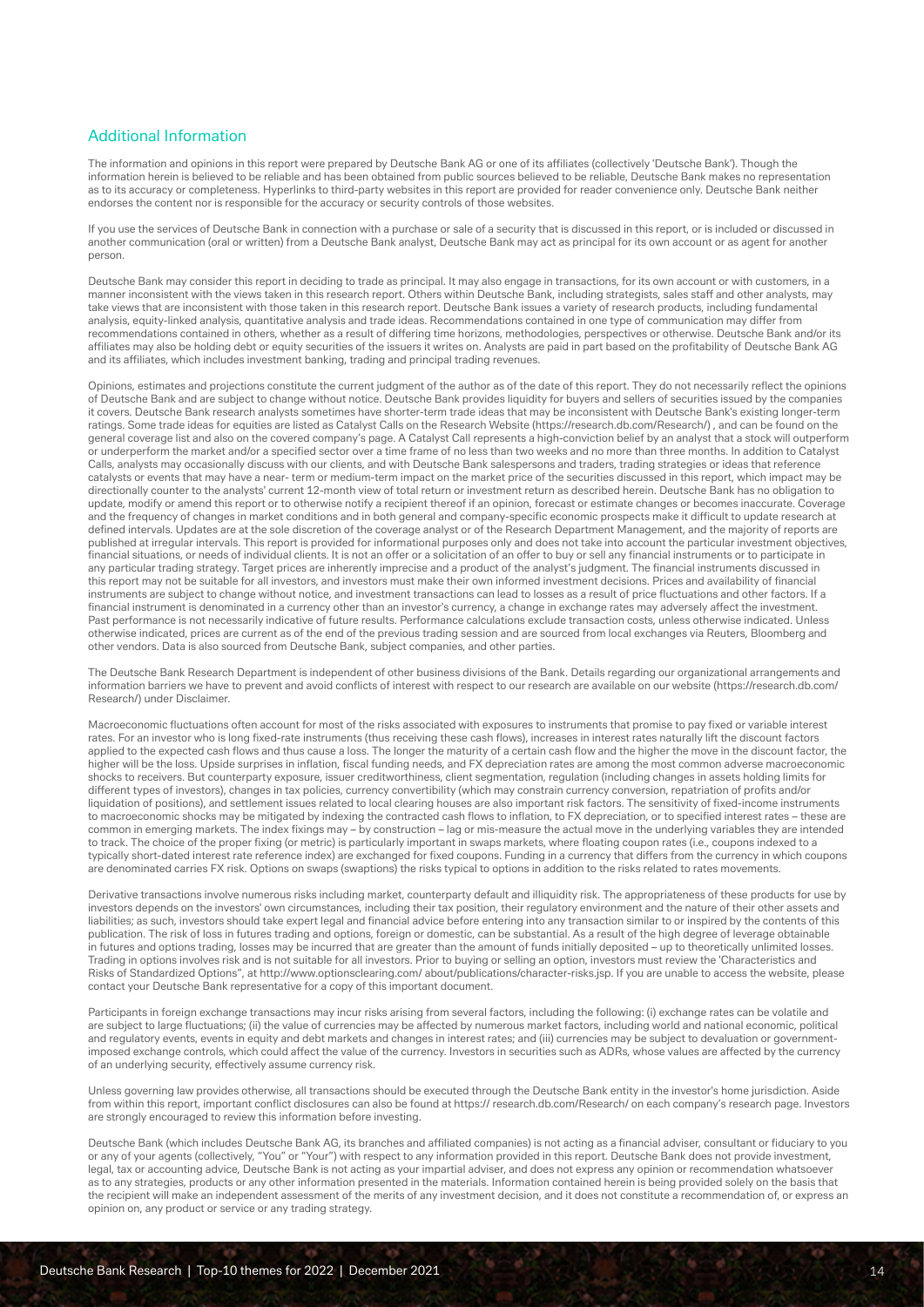The information presented is general in nature and is not directed to retirement accounts or any specific person or account type, and is therefore provided to You on the express basis that it is not advice, and You may not rely upon it in making Your decision. The information we provide is being directed only to persons we believe to be financially sophisticated, who are capable of evaluating investment risks independently, both in general and with regard to particular transactions and investment strategies, and who understand that Deutsche Bank has financial interests in the offering of its products and services. If this is not the case, or if You are an IRA or other retail investor receiving this directly from us, we ask that you inform us immediately.

In July 2018, Deutsche Bank revised its rating system for short term ideas whereby the branding has been changed to Catalyst Calls ("CC") from SOLAR ideas; the rating categories for Catalyst Calls originated in the Americas region have been made consistent with the categories used by Analysts globally; and the effective time period for CCs has been reduced from a maximum of 180 days to 90 days.

United States: Approved and/or distributed by Deutsche Bank Securities Incorporated, a member of FINRA, NFA and SIPC. Analysts located outside of the United States are employed by non-US affiliates that are not subject to FINRA regulations.

European Economic Area (exc. United Kingdom): Approved and/or distributed by Deutsche Bank AG, a joint stock corporation with limited liability incorporated in the Federal Republic of Germany with its principal office in Frankfurt am Main. Deutsche Bank AG is authorized under German Banking Law and is subject to supervision by the European Central Bank and by BaFin, Germany's Federal Financial Supervisory Authority.

United Kingdom: Approved and/or distributed by Deutsche Bank AG acting through its London Branch at Winchester House, 1 Great Winchester Street, London EC2N 2DB. Deutsche Bank AG in the United Kingdom is authorised by the Prudential Regulation Authority and is subject to limited regulation by the Prudential Regulation Authority and Financial Conduct Authority. Details about the extent of our authorisation and regulation are available on request.

Hong Kong SAR: Distributed by Deutsche Bank AG, Hong Kong Branch, except for any research content relating to futures contracts within the meaning of the Hong Kong Securities and Futures Ordinance Cap. 571. Research reports on such futures contracts are not intended for access by persons who are located, incorporated, constituted or resident in Hong Kong. The author(s) of a research report may not be licensed to carry on regulated activities in Hong Kong, and if not licensed, do not hold themselves out as being able to do so. The provisions set out above in the 'Additional Information' section shall apply to the fullest extent permissible by local laws and regulations, including without limitation the Code of Conduct for Persons Licensed or Registered with the Securities and Futures Commission. This report is intended for distribution only to 'professional investors' as defined in Part 1 of Schedule of the SFO. This document must not be acted or relied on by persons who are not professional investors. Any investment or investment activity to which this document relates is only available to professional investors and will be engaged only with professional investors.

India: Prepared by Deutsche Equities India Private Limited (DEIPL) having CIN: U65990MH2002PTC137431 and registered office at 14th Floor, The Capital, C-70, G Block, Bandra Kurla Complex Mumbai (India) 400051. Tel: + 91 22 7180 4444. It is registered by the Securities and Exchange Board of India (SEBI) as a Stock broker bearing registration no.: INZ000252437; Merchant Banker bearing SEBI Registration no.: INM000010833 and Research Analyst bearing SEBI Registration no.: INH000001741. DEIPL may have received administrative warnings from the SEBI for breaches of Indian regulations. Deutsche Bank and/or its affiliate(s) may have debt holdings or positions in the subject company. With regard to information on associates, please refer to the "Shareholdings" section in the Annual Report at: https://www.db.com/ir/en/annual- reports.htm.

Japan: Approved and/or distributed by Deutsche Securities Inc.(DSI). Registration number - Registered as a financial instruments dealer by the Head of the Kanto Local Finance Bureau (Kinsho) No. 117. Member of associations: JSDA, Type II Financial Instruments Firms Association and The Financial Futures Association of Japan. Commissions and risks involved in stock transactions - for stock transactions, we charge stock commissions and consumption tax by multiplying the transaction amount by the commission rate agreed with each customer. Stock transactions can lead to losses as a result of share price fluctuations and other factors. Transactions in foreign stocks can lead to additional losses stemming from foreign exchange fluctuations. We may also charge commissions and fees for certain categories of investment advice, products and services. Recommended investment strategies, products and services carry the risk of losses to principal and other losses as a result of changes in market and/or economic trends, and/ or fluctuations in market value. Before deciding on the purchase of financial products and/or services, customers should carefully read the relevant disclosures, prospectuses and other documentation. 'Moody's', 'Standard Poor's', and 'Fitch' mentioned in this report are not registered credit rating agencies in Japan unless Japan or 'Nippon' is specifically designated in the name of the entity. Reports on Japanese listed companies not written by analysts of DSI are written by Deutsche Bank Group's analysts with the coverage companies specified by DSI. Some of the foreign securities stated on this report are not disclosed according to the Financial Instruments and Exchange Law of Japan. Target prices set by Deutsche Bank's equity analysts are based on a 12-month forecast period..

Korea: Distributed by Deutsche Securities Korea Co.

South Africa: Deutsche Bank AG Johannesburg is incorporated in the Federal Republic of Germany (Branch Register Number in South Africa: 1998/003298/10).

Singapore: This report is issued by Deutsche Bank AG, Singapore Branch (One Raffles Quay #18-00 South Tower Singapore 048583, 65 6423 8001), which may be contacted in respect of any matters arising from, or in connection with, this report. Where this report is issued or promulgated by Deutsche Bank in Singapore to a person who is not an accredited investor, expert investor or institutional investor (as defined in the applicable Singapore laws and regulations), they accept legal responsibility to such person for its contents.

Taiwan: Information on securities/investments that trade in Taiwan is for your reference only. Readers should independently evaluate investment risks and are solely responsible for their investment decisions. Deutsche Bank research may not be distributed to the Taiwan public media or quoted or used by the Taiwan public media without written consent. Information on securities/instruments that do not trade in Taiwan is for informational purposes only and is not to be construed as a recommendation to trade in such securities/instruments. Deutsche Securities Asia Limited, Taipei Branch may not execute transactions for clients in these securities/instruments.

Qatar: Deutsche Bank AG in the Qatar Financial Centre (registered no. 00032) is regulated by the Qatar Financial Centre Regulatory Authority. Deutsche Bank AG - QFC Branch may undertake only the financial services activities that fall within the scope of its existing QFCRA license. Its principal place of business in the QFC: Qatar Financial Centre, Tower, West Bay, Level 5, PO Box 14928, Doha, Qatar. This information has been distributed by Deutsche Bank AG. Related financial products or services are only available only to Business Customers, as defined by the Qatar Financial Centre Regulatory Authority.

Russia: The information, interpretation and opinions submitted herein are not in the context of, and do not constitute, any appraisal or evaluation activity requiring a license in the Russian Federation.

Kingdom of Saudi Arabia: Deutsche Securities Saudi Arabia LLC Company (registered no. 07073-37) is regulated by the Capital Market Authority. Deutsche Securities Saudi Arabia may undertake only the financial services activities that fall within the scope of its existing CMA license. Its principal place of business in Saudi Arabia: King Fahad Road, Al Olaya District, P.O. Box 301809, Faisaliah Tower - 17th Floor, 11372 Riyadh, Saudi Arabia.

United Arab Emirates: Deutsche Bank AG in the Dubai International Financial Centre (registered no. 00045) is regulated by the Dubai Financial Services Authority. Deutsche Bank AG - DIFC Branch may only undertake the financial services activities that fall within the scope of its existing DFSA license. Principal place of business in the DIFC: Dubai International Financial Centre, The Gate Village, Building 5, PO Box 504902, Dubai, U.A.E. This information